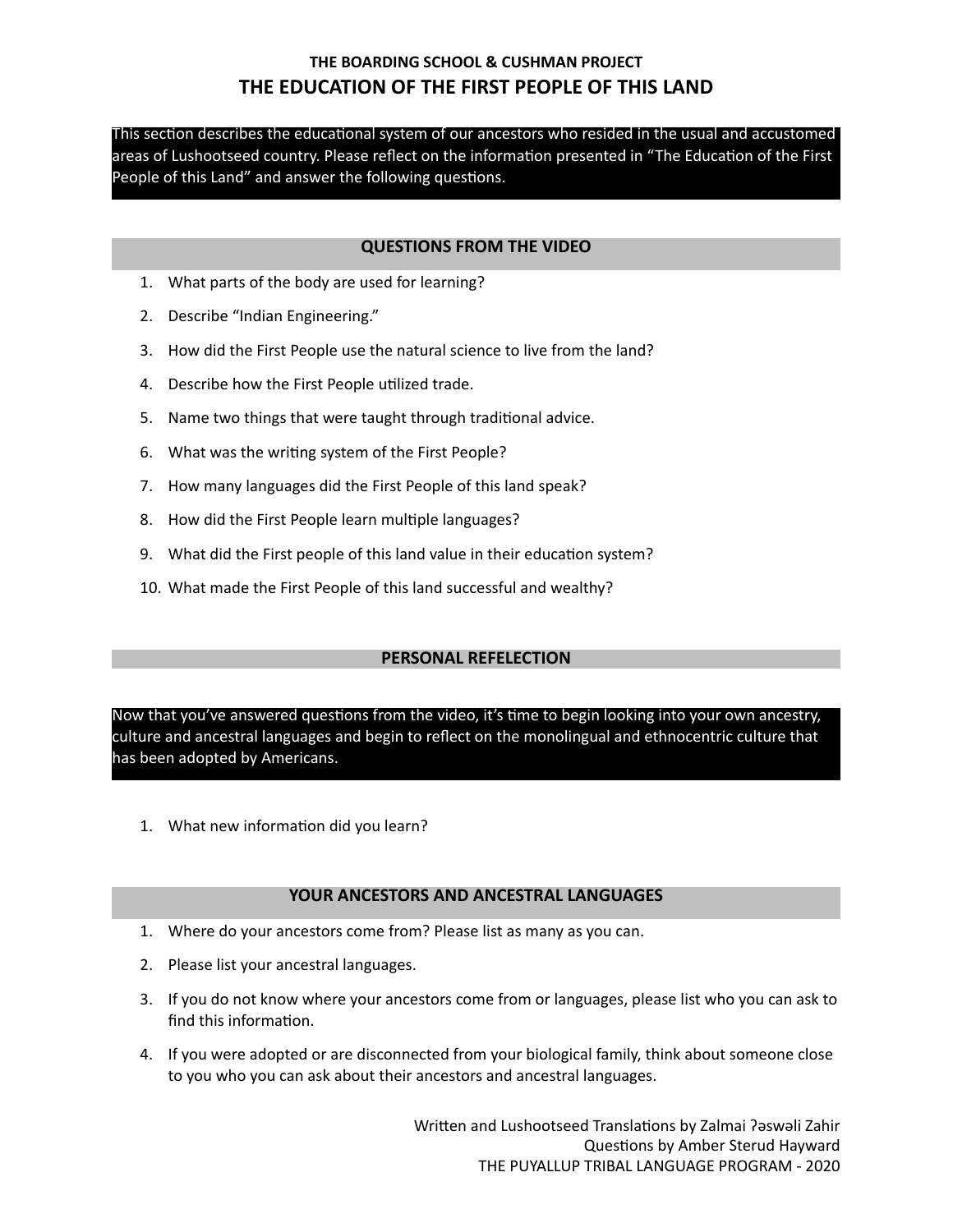- 5. DNA test seem to be a controversial topic for people seeking to know more about their ancestry. They sometimes reveals things in people's lives that they weren't expecting. They can prove or disprove family myths regarding ancestry. However, they can make joyful family connections that would have never been possible if the test was not taken. Whatever the case, these tests can provide missing links for people who might not have resources to know where their ancestors came from. Knowing this information can help people who've felt a loss of identity and guide them to their people, culture and language. If you've taken a DNA test, do you feel connected to the ancestral people you've been traced to? Do you feel connected to any ancestral languages you've been traced to?
- 6. Do you have African American ancestry? This makes it hard without taking a DNA test to know exactly where your ancestors came from. Many African Americans can trace their ancestry back to Sub-Saharan Africa, mainly West and Central Africa. What might you do to look further into tracing your African roots? What African languages might you be drawn to learning? African jargon languages?
- 7. If you know where your ancestors came from and what languages they speak, are you drawn to one culture group or language more than the others? Why?

#### **MULTILINGUALISM AROUND YOU**

- 1. What languages do you hear in your daily life besides English?
- 2. Please list the names of friends, family members, fellow students and co-workers that you see weekly that speak a different language.
- 3. From that list, have you taken the time to ask these people in your life about their language?
- 4. Have you asked these people how to say certain phrases to use with them when you see them?
- 5. Do you speak another language besides English? If so, please list all languages.
- 6. Did your parents or grandparents speak another language in the home besides English?
- 7. If your parents spoke another language in your home, do you speak it? Or did the English language take over as your dominant language?
- 8. If you don't speak your parent's first language, how does that make you feel? Have you thought about the implications of not passing your ancestral language forward?
- 9. Do you feel that your ancestral language is important to pass on to your children and future generations?
- 10. If you don't speak your ancestral languages, please list some resources that can assist you in learning them. This could be your relatives, online resources produced from your ancestral people, language apps, etc.
- 11. If you don't feel connected to your ancestral language or don't know what your ancestral language is, would you be open to learning someone's ancestral language that you are close to (spouse, friend, co-worker)?

Written and Lushootseed Translations by Zalmai ?aswali Zahir Questions by Amber Sterud Hayward THE PUYALLUP TRIBAL LANGUAGE PROGRAM - 2020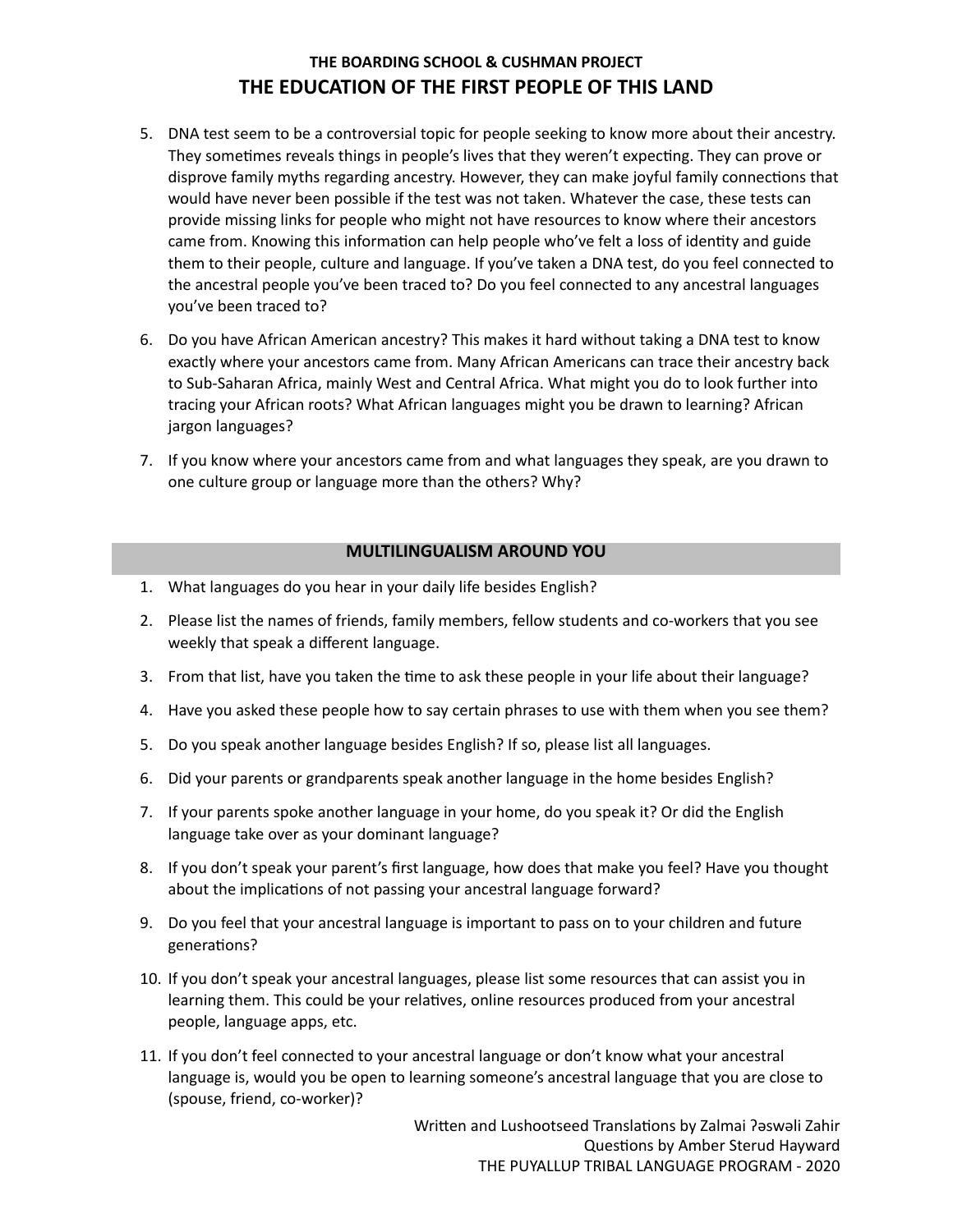### **CULTURE**

- 1. How would you describe the American culture? This includes traditions, foods, beliefs, values, ceremonies, etc.
- 2. If your ancestry includes another culture besides American, please describe your culture. This includes traditions, foods, beliefs, values, ceremonies, etc.
- 3. What is ethnocentrism?

### **MULTILINGUALISM ACROSS THE WORLD**

There are more multilingual speakers in the world than there are monolingual speakers. We are going to dive into what the United States looks like compared to the world around us. This section is going to challenge you to think outside the parameters of the US boarders, and shift your thinking to be more open to other cultures and languages.

In the continent of North America, there are three predominant languages used: English, Spanish and French. English is the predominant language in the United States, United Kingdom, Canada, Australia, New Zealand and Ireland. There are approximately 379 million English monolingual speakers, and 1.132 billion bilingual English speakers in the world.

Within the United States, there are approximately 175 Native tribal languages spoken by approximately 350,000 people, however English is the predominant language. Upon European contact, there was believed to be approximately 150 million speakers of 2000 different tribal languages.

(Resources: Babbel.com https://www.babbel.com/en/magazine/native-american-languages-in-the-us)

- 1. What are the benefits of multilingualism?
- 2. How do you feel knowing that most of the world is bilingual and/or multilingual?
- 3. What steps could you take to add little pieces of different languages into your daily life?
- 4. How do you think others would feel if they were greeted by you in their ancestral language?
- 5. Trevor Noah reportedly speaks 8 languages and continues to acquire more languages. This is not uncommon around the world. What do you think about these quotes taken from Trevor Noah, "Born a Crime: Stories from a South African Childhood"?
	- "Language, even more than color, defines who you are to people."
	- "Language brings with it an identity and a culture, or at least a perception of it. A shared language says "we are the same." A language barrier says "we are different."
	- "Accent is not a measure of intelligence. An accent is someone speaking your language with the rules of theirs."